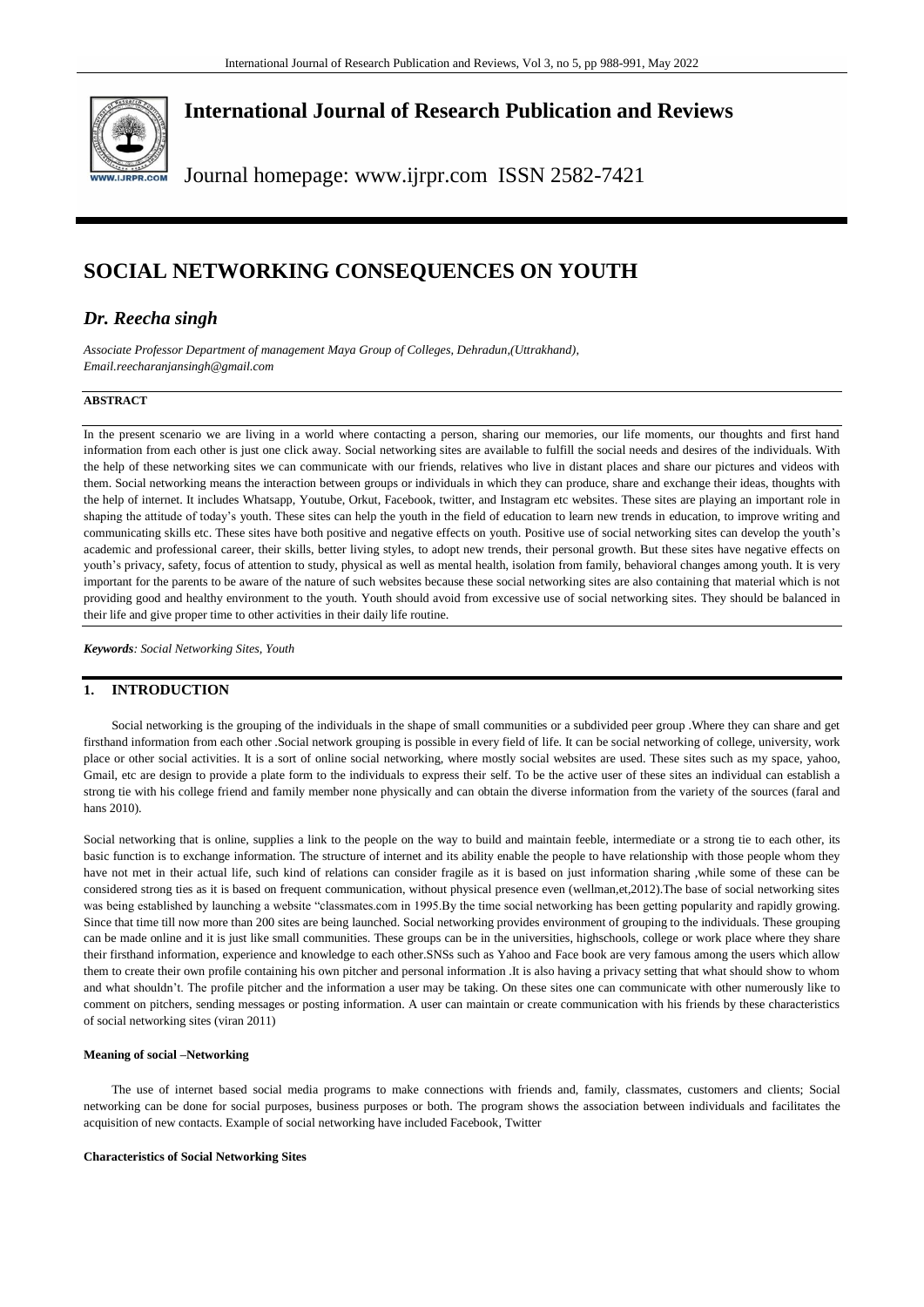Presentation of Oneself- The basic level of entry in most SNS is the setting up of a profile, a personalized page developed by the user in which he/she presents him/herself to peers, through text, photos, music and videos amongst others functionalities.SNS allow users to mobilize and organize their social contacts and profile in the way they want other members to see them.

## **New Ways for community formation-**

Though notions of virtual communities have existed since the beginning of online applications, SNS support new ways for people to connect between themselves. Users of these sites may choose to communicate through various digital objects, such as tags and in built applications within the SNS,such as the 'visual shelf 'application in Facebook.Users may join a community of book readers ,connecting through books they have liked

### **Externalization of data-**

The Externalization of networks is possibly on of the first times online users have been able to view their own online users have been able to view their own online social networks, and share them with friends and the general public. Some SNS are support applications which allow users to describe the relation between themselves and others members

## **Reorganization of Internet Geography**

SNS support new points of entry to the Internet people's personal worlds. Until recently, people's personal worlds .Until recently; people spoke of the internet in metaphors of places (cities, addresses, and homepages).

### **Bottom –Up activities-**

SNS provide the ideal platforms through which users with similar values and interests can come together to collaborate effectively and cheaply. For instance, doctors can share and double check rare medical causes on health SNS such as within3, or activists can organize a protest through sites like care2.

Ease of use- A major attribute of SNS popularity is their simplicity .Anyone with basic internet skills can create and manage an online often taught in schools,Buildingresumes and personal websites ,which are increasingly used as online portfolios, benefit greatly from the skills obtained by customizing the layout and designs of SNS presence, Prior to SNS ,users gained an online presence by having a personal homepage .The drawbacks were that these homepages are not easy to create and development and hosting of the site often incur costs. In contrast, SNS are free of charge and open for anyone to join. Most of them require registration, while others limit membership through an invitation from members who are already members of the site (sahin 2015)

These characteristics of social networking are agreement with the studies done by Baym (2007), Keith (2011), khan (2014) explored that social networking is a source of people which were far away .Most of the people are connected each other through Skype or face book for overcome the distance. People may maintain their contacts and they were touch with other through social network .It also provides information regarding our interest. Students easily search pages which students show their interest. Keith(2011) studied social networking sites and our life aimed to identify the social impact of social networking sites use such as (Twitter,Facebook,Linkeden and Whatsup.The results showed that the (Face book) site is the most widely used by (92%) of the respondents, followed by (WhatsUp) by 82%,(LinkedIn) by 18%, and (Twitter) site, by 13%.The results also showed that the use of social networking sites has helped greatly in achieving closer relations between individuals, especially the Face book site. Khan (2014) studied the "impact of social Networking Websites on students". Both primary and secondary data were collected and the primary data were collected through questionnaire method.168 respondents were random selected .The findings of the result showed that the students whose age range from 15 to 25 mostly use networking websites for entertainment.60% of male students commonly used social networking websites for knowledge. Graduate students generally prefer social networking websites for knowledge. The analysis also showed that 67% people used social networking websites due to influence of their friends

#### **The positive Impact of Social Networking Sites on Youth**

Social Networking isn't for everyone but it's now such a massive part of all our lives, whether we embrace or reject the notion, that it can no longer be ignored. There are some positive impacts theses sites on Youth.

- 1. Increase Empathy for their friends
- 2. Find out old friends
- 3. Speedy communications
- 4. Marketing and Advertising
- 5. Getting to know others
- 6. Effective way by which youth can express themselves and post their thoughts and post their thoughts and opinions

### **The positive Impact of Social Networking sites on Education**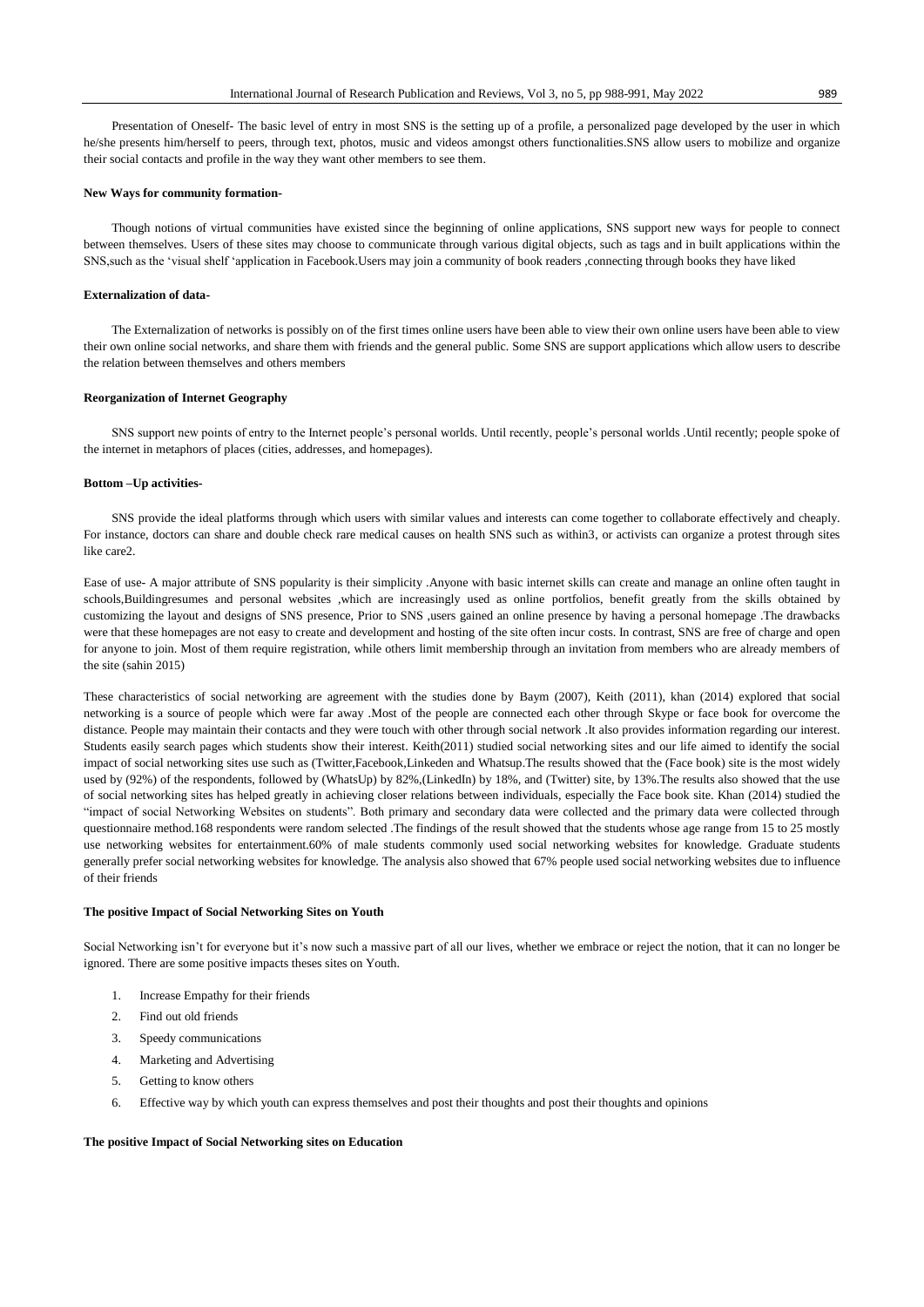Social Networking has increased the rates and quality of collaboration for students. They are better able to communicate meeting times or share information quickly, which can increase productivity and help them learn how to work in groups.

- 1. Social networking teaches students skills they will need to survive in the business world. Being able to create and maintain connections to many people in many industries is an integral part of developing a career or building a business.
- 2. By spending so much time working with new technologies, students develop more familiarity with computers and other electronics devices. With the increases focus on technology in education and business ,this will help students build skills that will aid them throughout their lives
- 3. The ease with which a student can customize their profile makes them more aware of basic aspects of design and layout that are not often taught in schools. Building resumes and personal websites, which are increasingly used as online portfolios, benefit greatly from the skills obtained by customizing the layout and designs of social networking profiles.
- 4. The ease and speed with which users can upload pictures, videos or stories has resulted in a greater amount of sharing of creative works. Being able to get instant feedback from friends and family on their creative outlets helps students refine and develop their artistic abilities and can provide much needed confidence or help them decide what career path they may want to pursue (jain 2016)
- 5. Through social networking, people can use networks of online friends and group memberships to keep in touch with current friends, reconnect with old friends or create real life friendships through similar interests or groups. Besides establishing important social relationships, social networking members can share their interests with other likeminded members by joining groups and forums. Some networking can also help members find a job or establish business contacts. Most social networking websites also offer additional features. In addition to blogs and forums, members can express themselves by designing their profile page to reflect their personality .The most popular extra features include music and videos sections
- 6. Social networking sites have facilitated communication. Members of such sites can easily form groups and share their opinions among themselves through discussion threads, forums

These positive impacts of social networking sites on Youth are in agreement with the studies done by David (2012), Camilla (2013),jawala(2013) ,performance using social networking, was interpreted based on the academic performance of Faculty of Computer Science and information systems students using SNSs in university of Delhi. The study identified three basic activities common to all students involved in using SNS for academic purpose.

### **The Negative Impact of Social Networking Sites**

- 1. The time consuming nature of online social networking sites ,Indian Youth waste a lot of time on these sites
- 2. Concern about
- 3. SNS makes young people more self centered
- 4. Social Networking websites are causing alarming changes in the brains of young users
- 5. Encouraging poor grammar ,usage and spelling
- 6. Allowing the spread of misinformation
- 7. Exposing children to online predators
- 8. Creating a culture in which a single mistake such as a racy picture or poorly throughout comment can cause harm to your reputation

## **Suggestions**

There are some measures to use of social media in right direction and utilize social media favorable and appropriate manner to its use. Positive use of social media can develop youth's Academic career, their skills, better lives style, to adopt new trends. Social media is recent and most favorite media. it is useful tool for Youth so it's essential to get information and knowledge youth going to connect social media keep in mind that basic purpose to use the social media

## **2. CONCLUSION**

Social networking sites using became a very comment act among the youngsters .Face book, Twitter and whatsup are considered those websites which are used of social interaction, blogs and YouTube are the sites to share or watch videos, second life and club penguin are the sites of games. These kinds of sites are used for the interaction and entertainment by the youth.